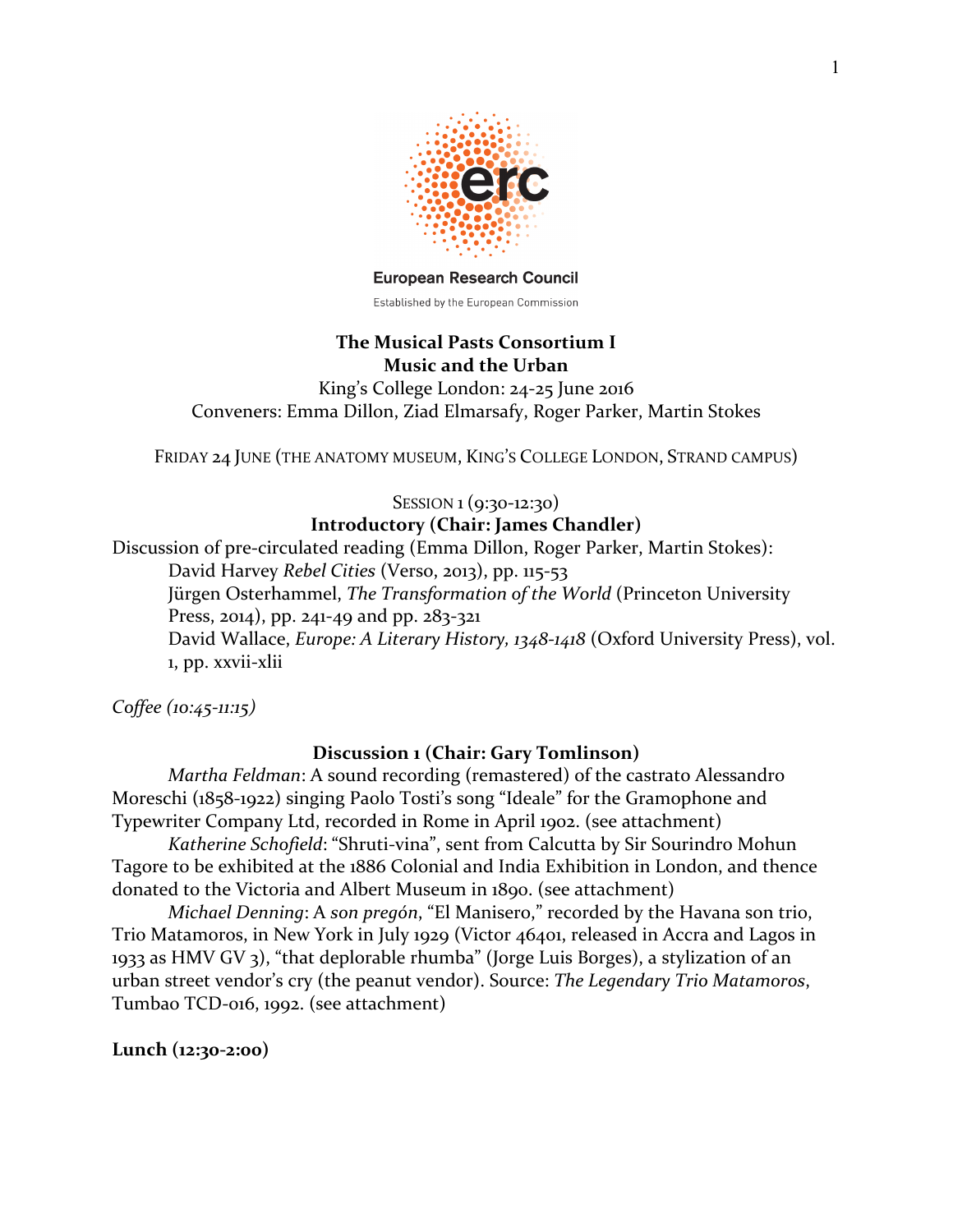# SESSION 2 (2:00-5:30) **Discussion 2 (Chair: Flora Willson)**

*Mary Ann Smart: A passage taken from the book Viaggio a Londra, part of a six*volume series of travel guides published in Bologna in  $1837$ . Signed with the initials "G.S.," the series was edited and partly written by Giuseppe Sacchi. (see attachment)

*Niall Atkinson*: Rogation day processions in medieval Florence. (see attachment) *James Q Davies*: Mzekezeke is a spoof-kwaito star hailing from the povertystricken streets of an apartheid-era township-dustbowl named Tembisa on the East Rand outside Johannesburg. Founded in 1957, Tembisa is the grim product of forced removals and the Group Areas Act. In this 2002 TV interview, the mock musician-"laborer" (widely understood to be entrepreneur DJ Sbu in overalls) engages visiting American rapper Ja Rule in an argument over street cred. (see attachment)

*Coffee (3:15-3:45)*

#### **Discussion 3** (Chair: Victor Fan)

*Jessica Dubow*: "Triumphs and Laments: William Kentridge and Philip Miller on the Tiber". In May of this year, the South African artist, William Kentridge, and his longtime musical collaborator, Philip Miller, set off to Rome: their commission was to create the city's largest public artwork since the Sistine Chapel. Erased from the biological patina on the travertine embankment walls of the Tiber river, Kentridge created a 500 metre-long frieze animated, at night, by live shadow plays and video installation. Performed by two processional marching bands and a South African choir, Miller's score combines the poems of Rainer Maria Rilke, traditional Southern Italian song and the liturgical music of the late Renaissance Jewish composer, Salamone Rossi. Attached are some (very rough) rehearsal excerpts from Miller's score. (see attachment)

*Emma Dillon*: Paris, Bibliothèque Nationale de France, français 20050, chansonnier (songbook) dated c. 1231, containing trouvère and troubadour songs, copied in Metz. Complete document is available at

http://gallica.bnf.fr/ark:/12148/btv1b60009580.r=francais+20050.langEN (see attachment)

*James Chandler*: The opening nine minutes of Francis Ford Coppola's film The *Conversation* (1974), shot by Haskell Wexler in Union Square, San Francisco. https://vimeo.com/140654307

Ziad *Elmarsafy*: An entry on *Samā* 'from the *Encyclopedia* of Islam. (see attachment)

**Drinks (in SWB20) Dinner** (7:00 in the River Room)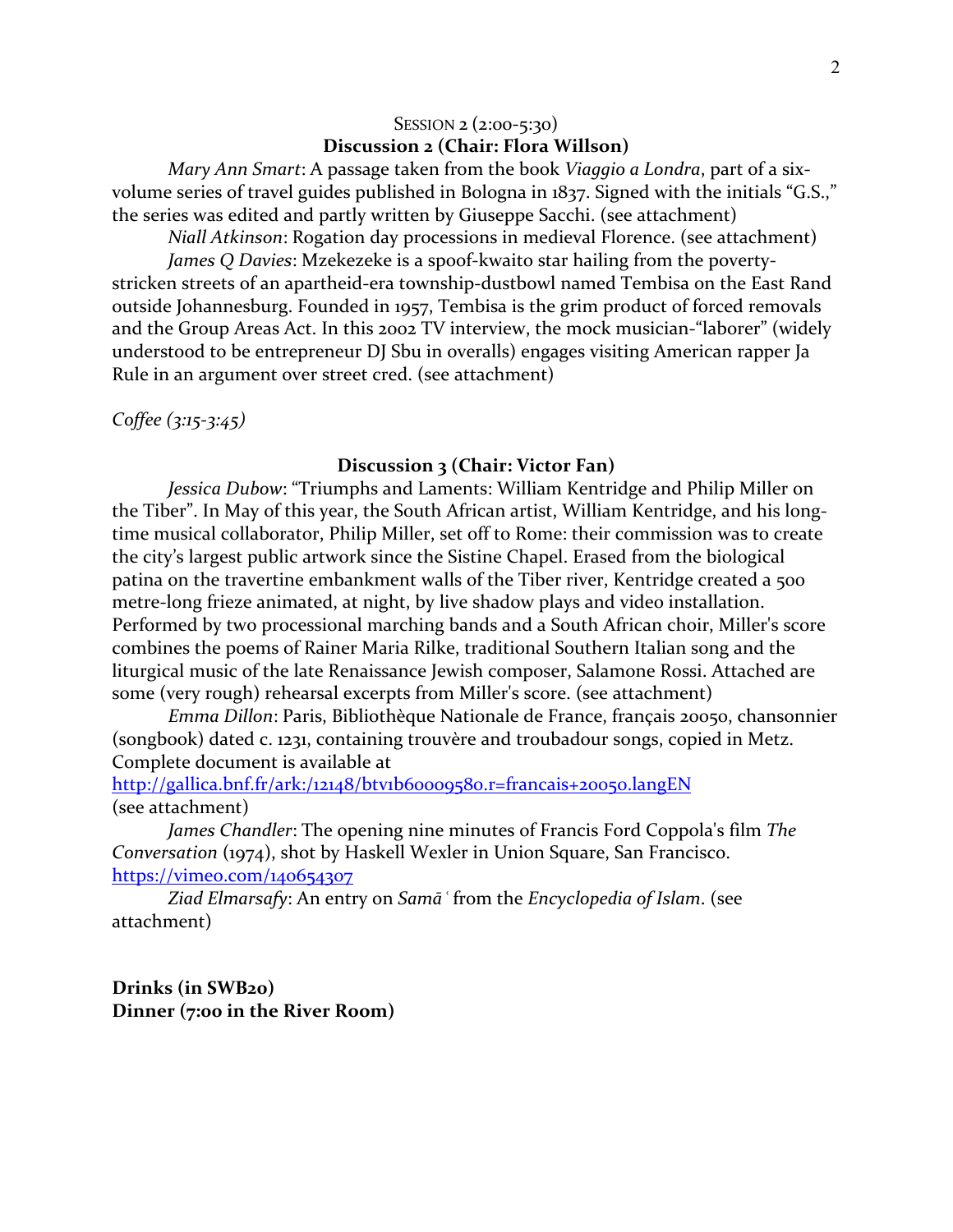#### SATURDAY 25 JUNE (THE ANATOMY MUSEUM, KING'S COLLEGE LONDON, STRAND CAMPUS)

# SESSION 3 (9:30-12:30)

# **Discussion 4 (Chair: Katherine Schofield)**

*Nicholas Mathew:* A stipple etching by Francesco Bartolozzi, designed by Henry James Richter from 1795. It was purchased by Joseph Haydn in London during his second visit there, and commemorates the decision in the Warren Hastings trial. Commerce presents Hastings to Britannia, who gives him a laurel crown; behind him are grateful Indians, behind the throne are defeated back-biters, including Edmund Burke. (see attachment)

*Martin Stokes*: 2 video clips of German-Italian pianist Davide Martello at Gezi Park, Istanbul (13 June 2013) and Bataclan concert hall, Paris (14 November 2015). https://www.youtube.com/watch?v=hPxnh5R7Oxc https://www.youtube.com/watch?v=LhG7SdO3MA8

*Flora Willson*: The first inside page (preceded by the front cover, for context only!) of a programme for a concert held at the Metropolitan Opera House, New York, on Saturday 21 February 1891. The page I want to concentrate on is divided between institutional information, two short news items concerning London and Paris, and an advert. (see attachment)

*Coffee (10:45-11:15)*

# **Discussion 5** (Chair: Jessica Dubow)

*Roger Parker*: "The Midnight Dream", words by T. Atkinson, music by John Thomson, published in London by Goulding & D'Almaine, 1833. (see attachment)

*Alan Tansman*: The singer is Misora Hibari (1937-89). The songs and the lyrics to one of them are below (I'll translate live the other ones).

*Tokyo Kid* (1950):

https://www.youtube.com/watch?v=BiBqoSdTW7g&list=PLwv3xCLfKlnunyjirdoYSJh51ctc -5UGd

*Kanashiki kuchibue* (Mournful Whistle, 1949):

https://www.youtube.com/watch?v=GorIRRmeFkg

*Kanashii zake* (Mournful Sake, 1966):

https://www.youtube.com/watch?v=q6HTXLZZHhs

Alone at the sake bar,  $/$  the sake I drink  $/$  tastes of the tears of parting.  $/$  I wish to drink and discard / that image, / but when I drink, / it floats up again inside my glass. / Ah, the regret that comes after parting! / Full of lingering desire, / that person's face. / So as to forget my loneliness, / I am drinking, and yet, / even tonight, the sake makes me sad. / Oh sake! / Why, how should I give up that person? / Oh sake! / If you have a heart, / extinguish the agony in my heart for me! / When I am drunk from the sake that has made me sad, / and cry, / that too is for the sake of love. / Beneath the heart that said, / 'I like being alone!' / I am crying, / crying in bitterness for the world / of the one whom I love but cannot follow. / The night deepens, / alone at the sake bar, the sake I drink....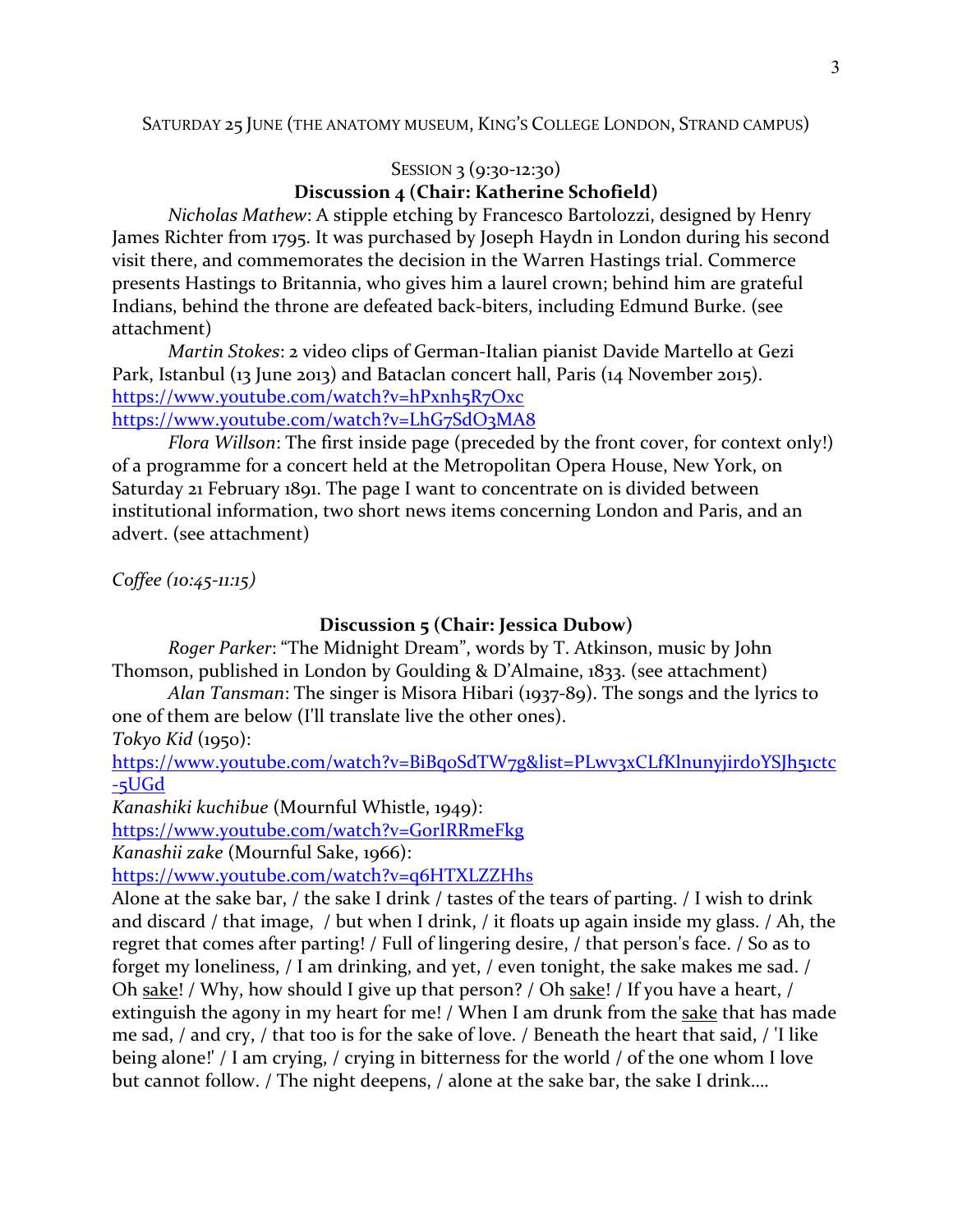*Rebekah Ahrendt*: Undelivered (dead) letter from Jean-Baptiste de Crous to Monsieur Gauflet, 16 November 1698. Museum voor Communicatie, The Hague (Netherlands): Brienne Collection, DB-0046 nr. 0011. Address panel reads: "Monsieur Gauflet simphoniste dans la trouppe de comediens entretenue de sa maiestez Bretagnique a la haye ou pour la faire tenir ou il sont presentement" [Monsieur Gauflet, instrumentalist in the theater troupe maintained by His Britannic Majesty in The Hague, or to be carried wherever he might be presently]. (see attachment)

#### **Lunch (12:30-2:00)**

# SESSION 3  $(2:00-5:30)$ **Discussion 6** (Chair: Alan Tansman)

*Gary* Tomlinson: City is as city does. 1 & 2. An artist's rendition and a photo of the archaeological site of Göbekli Tepe, SW Turkey. 3. A Map of Inca Cuzco. 4. An aerial photo of Pripyat, Ukraine. (see attachment)

*Victor Fan*: The film clips features a Shanghai jazz number "Ye Shanghai" (Night of Shanghai) from a postwar Shanghai-produced Hong Kong mandarin film *Chang Xiangsi* (*All-Consuming Love*, He Zhaozhang, 1947). Shanghai jazz is a hybridised musical form that is best understood neither modern nor para-modern, neither "Western" nor "Chinese", neither colonial nor national. Rather, both the historical context of its emergence and development and its musical form actively negotiate a liminality and double occupancy of the Shanghai expatriates in Hong Kong, who were torn between Chinese nationalism on the one hand, and Japanese and British colonialisms on the other. My presentation is based on an article I published back in 2014, which can be found on: http://www.intellectbooks.co.uk/journals/view-Article,id=19263/ (see attachment)

*Gundula Kreuzer:* A diary entry by the Scottish biographer Lord James Boswell, dated 2 June 1785, documenting the sonic presentation of his large Chinese gong to the Lord Mayor of London; Boswell's published description of the same event; and an anonymous reaction to it. (see attachment)

*Kent Puckett: A brief* (very brief) clip from David Lean's *Brief Encounter* (1945). In it, Laura Jesson (Celia Johnson) hears, as she crosses a city street, a barrel organ playing "Let the Great Big World Keep Turning", a popular tune from the 1916 musical, *The Bing Boys Are Here.* I want to think both about why this song ends up catching her attention and about how we might think about its place in the film, in the city, and in the carefully detailed emotional life of its listener. (see attachment)

*Coffee (3:30-4:00)*

### **Closing Remarks/Berkeley November 2016 (Chairs: James Chandler, Mary Ann Smart)**

**Drinks (in SWB20) Dinner** (7:00pm at Tom's Kitchen, Somerset House)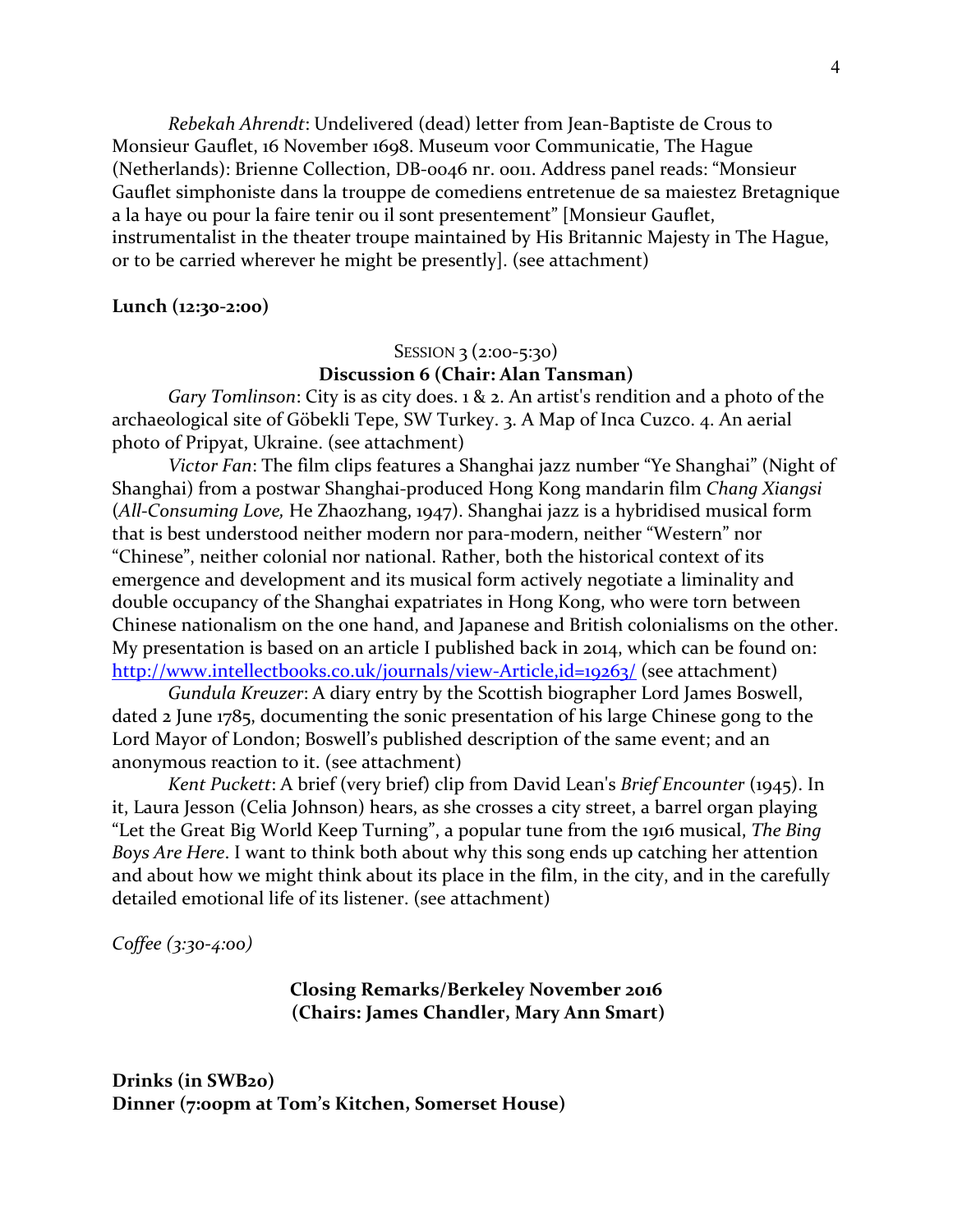# **Participants**

### **Berkeley**

James O Davies http://music.berkeley.edu/people/james-davies/ Nicholas Mathew http://music.berkeley.edu/people/nicholas-mathew/ Kent Puckett kpuckett@berkeley.edu http://english.berkeley.edu/profiles/65 Alan Tansman tansmana@berkeley.edu http://ieas.berkeley.edu/faculty/tansman.html Mary Ann Smart http://music.berkeley.edu/people/mary-ann-smart/

## **Chicago**

James Chandler https://cms.uchicago.edu/faculty/chandler Martha Feldman https://music.uchicago.edu/page/martha-feldman Niall Atkinson nsatkinson@uchicago.edu https://arthistory.uchicago.edu/faculty/atkinson

### **King's**

Emma Dillon http://www.kcl.ac.uk/artshums/depts/music/people/acad/dillon/index.aspx Ziad Elmarsafy http://www.kcl.ac.uk/artshums/depts/complit/people/academic/elmarsafy.aspx Roger Parker http://www.kcl.ac.uk/artshums/depts/music/people/acad/parker/index.aspx Martin Stokes http://www.kcl.ac.uk/artshums/depts/music/people/acad/stokes/index.aspx

### **Yale**

Rebekah Ahrendt http://yalemusic.yale.edu/people/rebekah-ahrendt Michael Denning http://english.yale.edu/people/tenured-and-tenure-track-faculty-professors/michaeldenning Gundula Kreuzer http://yalemusic.yale.edu/people/gundula-kreuzer Gary Tomlinson http://yalemusic.yale.edu/people/gary-tomlinson